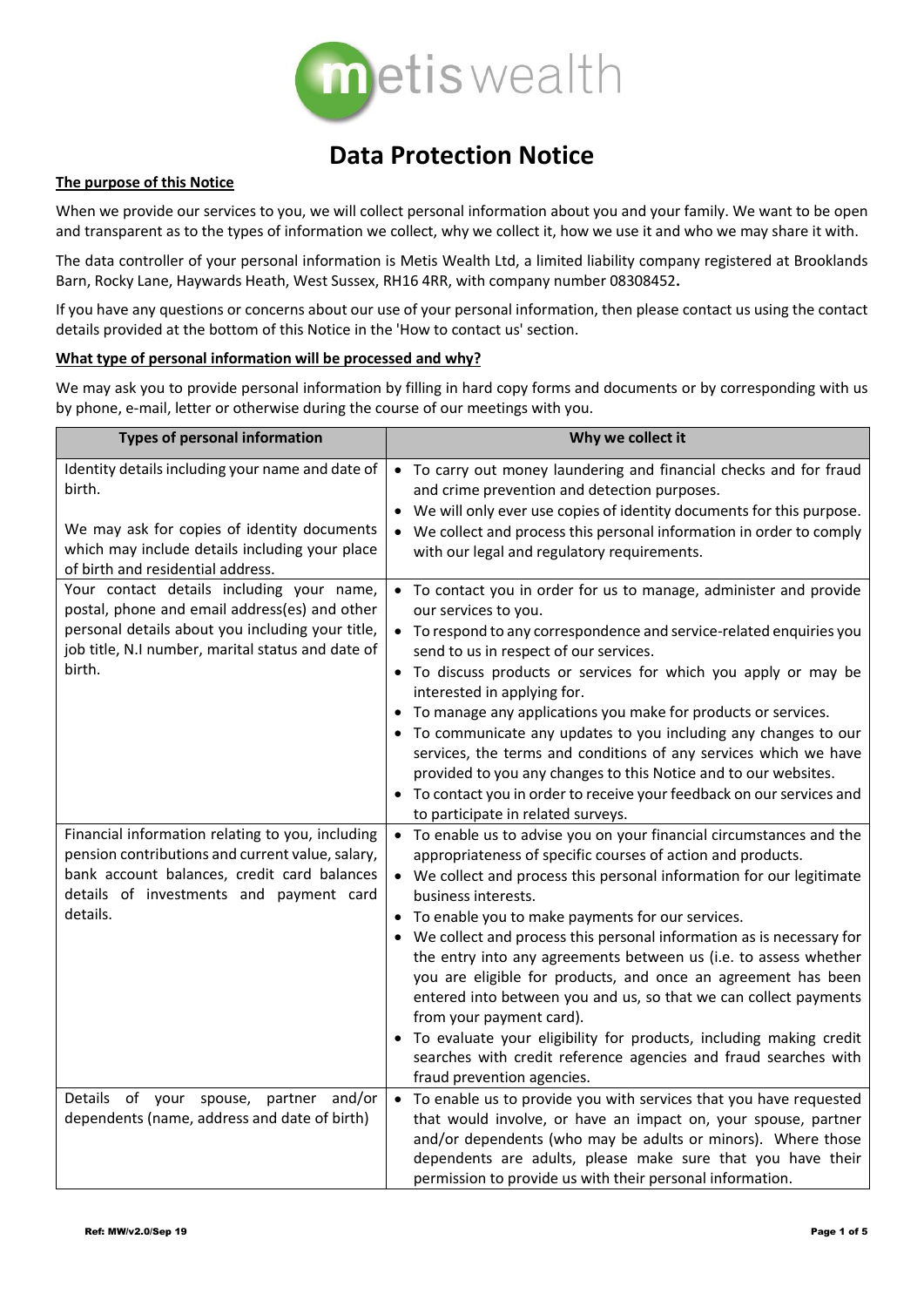| Details of contact that we have had with you<br>such as meetings with you, fact-finding<br>discussions and documentation,<br>Recommendations and referrals.<br>Details of services you have received. | To allow us to provide a professional service to you and to contact<br>$\bullet$<br>you with information about other services we provide that we think<br>may be of interest.<br>We collect and process this personal information for our legitimate<br>business interests.                                                                                                                                                                                                                                                                                                                                                                                                                                                                                                                                                                                                                                                                         |
|-------------------------------------------------------------------------------------------------------------------------------------------------------------------------------------------------------|-----------------------------------------------------------------------------------------------------------------------------------------------------------------------------------------------------------------------------------------------------------------------------------------------------------------------------------------------------------------------------------------------------------------------------------------------------------------------------------------------------------------------------------------------------------------------------------------------------------------------------------------------------------------------------------------------------------------------------------------------------------------------------------------------------------------------------------------------------------------------------------------------------------------------------------------------------|
| Client experience and other feedback and<br>information you provide to us.<br>Information about complaints and incidents.<br>Recording of calls we receive or make.                                   | To review your feedback and experience with us so that we can<br>$\bullet$<br>improve our products and services for you and for our other clients.<br>We collect and process this personal information for our legitimate<br>business interests.<br>We record calls to comply with our legal and regulatory obligations.                                                                                                                                                                                                                                                                                                                                                                                                                                                                                                                                                                                                                            |
| All of the personal information described<br>above.                                                                                                                                                   | We may disclose your personal information to third parties where<br>$\bullet$<br>we are required to do so to comply with applicable laws and<br>regulatory requirements including in circumstances where we are<br>required to do so by a court Order, regulatory authority or any other<br>third party with the lawful right to request and receive the personal<br>information we hold about you (including law enforcement agencies<br>and tax authorities).<br>We may also use your personal information where it is necessary for<br>us to take legal advice in order to establish our legal rights, to bring<br>a claim against you or any related parties or to defend a claim from<br>you or any related parties.<br>We collect and process this personal information for our legitimate<br>business interests including to carry out our own internal business<br>planning, compliance, training, audit and quality assurance<br>purposes. |

Depending upon the types of products and services you require, we may also need to collect information from and about you which the law considers to be sensitive, such as data about your physical or mental health, which we refer to as "special category personal data". The special category personal data that we may ask you to provide, and the reasons why we ask you to provide it, are as follows:

| Types of special category personal data                           | Why we collect it                                                                                                                                                                                                                                                                                                                                                                                                                                                                                                                                                                                                                                                                                              |
|-------------------------------------------------------------------|----------------------------------------------------------------------------------------------------------------------------------------------------------------------------------------------------------------------------------------------------------------------------------------------------------------------------------------------------------------------------------------------------------------------------------------------------------------------------------------------------------------------------------------------------------------------------------------------------------------------------------------------------------------------------------------------------------------|
| Information about your physical or mental<br>health or condition. | Certain products and services that you request may require this<br>information. Specifically, in order for us to advise you on and to submit<br>applications for health or life insurance products and services, we will<br>need to collect information relating to your physical and mental health<br>in order to obtain accurate quotes and to advise on the suitability of<br>products (as insurance premiums and eligibility for products will in part<br>depend on your physical and mental health). We will usually collect this<br>information in the course of meetings with you, on specific<br>questionnaires or in the process of completing an application form for<br>such products and services. |
| Information about your sex life or sexual<br>orientation.         | Some providers may ask for this information in the course of your<br>application for their products or services. We will never ask for this<br>information for our own purposes.                                                                                                                                                                                                                                                                                                                                                                                                                                                                                                                               |
| Information about your racial or ethnic origin                    | Some providers may ask for this information in the course of your<br>application for their products or services. We will never ask for this<br>information for our own purposes.                                                                                                                                                                                                                                                                                                                                                                                                                                                                                                                               |

We will only process the special category personal data listed above with your explicit consent. We ask for your consent to the processing of this data at the end of this Notice. You may choose not to provide us with this consent. **However, please note that if you do not provide us with your consent to collect and process the information listed in the table above:**

- **we may not be able to advise you fully in respect of certain products and services which require this information (in particular those relating to health or life insurance).;**
- **your application may be rejected by the providers of products and services which require this information; or**
- Ref: MW/v2.0/Sep 19 Page 2 of 5 • **the quotes for such products and services may be higher than would be the case if this information were provided.**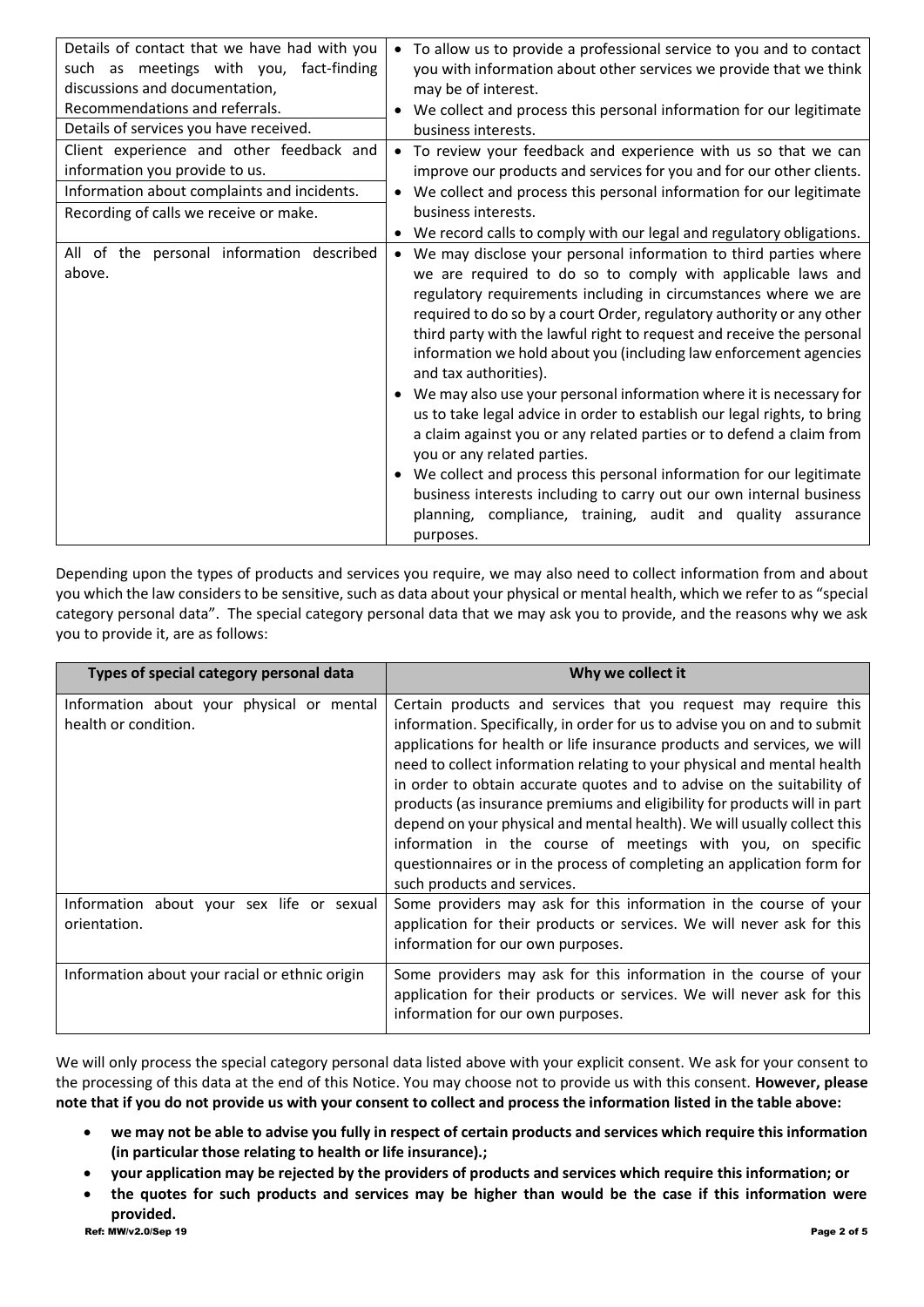In some circumstances, we may receive information about you from third parties. In particular, we will receive information about you from Credit Reference Agencies and Fraud Prevention Agencies. This may include details of the products and services you have applied for, those lenders, finance and credit organisations with whom you have (and have had) an agreement with, the amounts advanced, the amount and frequency of repayments and whether you have made your repayments on time and in full.

This will help us make the best possible assessment of your financial situation before we decide whether we can provide you with our services and/or recommend any specific products and services. It is in our legitimate interests to process your personal information for this purpose. We may also ask you to provide Letters of Authority to allow us to receive information about you from providers.

## **Who might my personal information be shared with?**

**We will not pass your personal information to third parties to be used for marketing purposes**; however, we may disclose your personal information to the following categories of recipients:

- **to providers of financial services, insurance and investment products and services in respect of whom you request** us to submit applications on your behalf and to receive updates from such providers in order for us to provide our services to you throughout the lifetime of our relationship with you;
- to our **suppliers and partners** in order for them to help us provide our services to you, this includes:
	- i. our **IT systems providers**to assist us with providing you with an efficient, modern and professional service;
	- ii. our suppliers of **audit and regulatory compliance support services** who may review our records containing your personal information in order to audit and report to us on our compliance with applicable laws and regulatory requirements;
	- iii. our **accountants, solicitors, insurer(s) and insurance broker(s)** and any other provider of professional services to us;
- to **Credit Reference Agencies and Fraud Prevention Agencies**to help us make the best possible assessment of your financial situation before we decide whether we can provide you with services. We are also required to provide information to such agencies so that they can update the information which they hold about you and which they may share with other organisations;
- to **other financial institutions or regulatory bodies** with whom information is shared for money laundering checks, credit risk reduction and other fraud and crime prevention purposes;
- to a **prospective buyer** (and its agents and advisers) in the event we intend to sell any part of our business or its assets or if substantially all of our assets are acquired by a third party, in which case your personal information could form part of one of the assets we sell, provided that we inform the buyer it must use your personal information only for the purposes described in this Notice. We will never rent or sell your personal information other than as part of a sale of our business;
- to any **national and/or international regulatory, enforcement body, government agency or court** where we believe disclosure is necessary
	- i. as a matter of applicable law or regulation (including where we are required by law to provide information to organisations such as HMRC),
	- ii. to exercise, establish or defend our legal rights, or
	- iii. to protect your vital interests of those of any other person; and
- to any **other person with your consent** to the disclosure or where we are permitted to do so by law.

## **Our legal basis for processing personal information**

Our legal basis for collecting and using your personal information will depend on the personal information concerned and the specific context in which we collect it. In respect of the personal information and the purposes for which we may process your personal information which are set out in this Notice, we have confirmed the legal basis upon which we collect and process your personal information in the 'What type of personal information will be processed and why?' section above.

If we ask you to provide personal information to comply with a legal requirement or to perform a contract with you or with your explicit consent, we will make this clear at the relevant time and advise you whether the provision of your personal information is mandatory or not (as well as of the possible consequences if you do not provide your personal information). Similarly, if we collect and use your personal information in reliance on our legitimate interests (or those of any third party), we will make clear to you at the relevant time what those legitimate interests are.

Where information is obtained in relation to a spouse, partner and/or dependent, it is assumed that you have their consent to provide this information. In signing this notice, you are acknowledging that you have their consent for us to process their data to enable us to provide you with suitable advice.

If you have questions about or need further information concerning the legal basis on which we collect and use your personal information, please contact us using the contact details provided under the "How to contact us" heading below.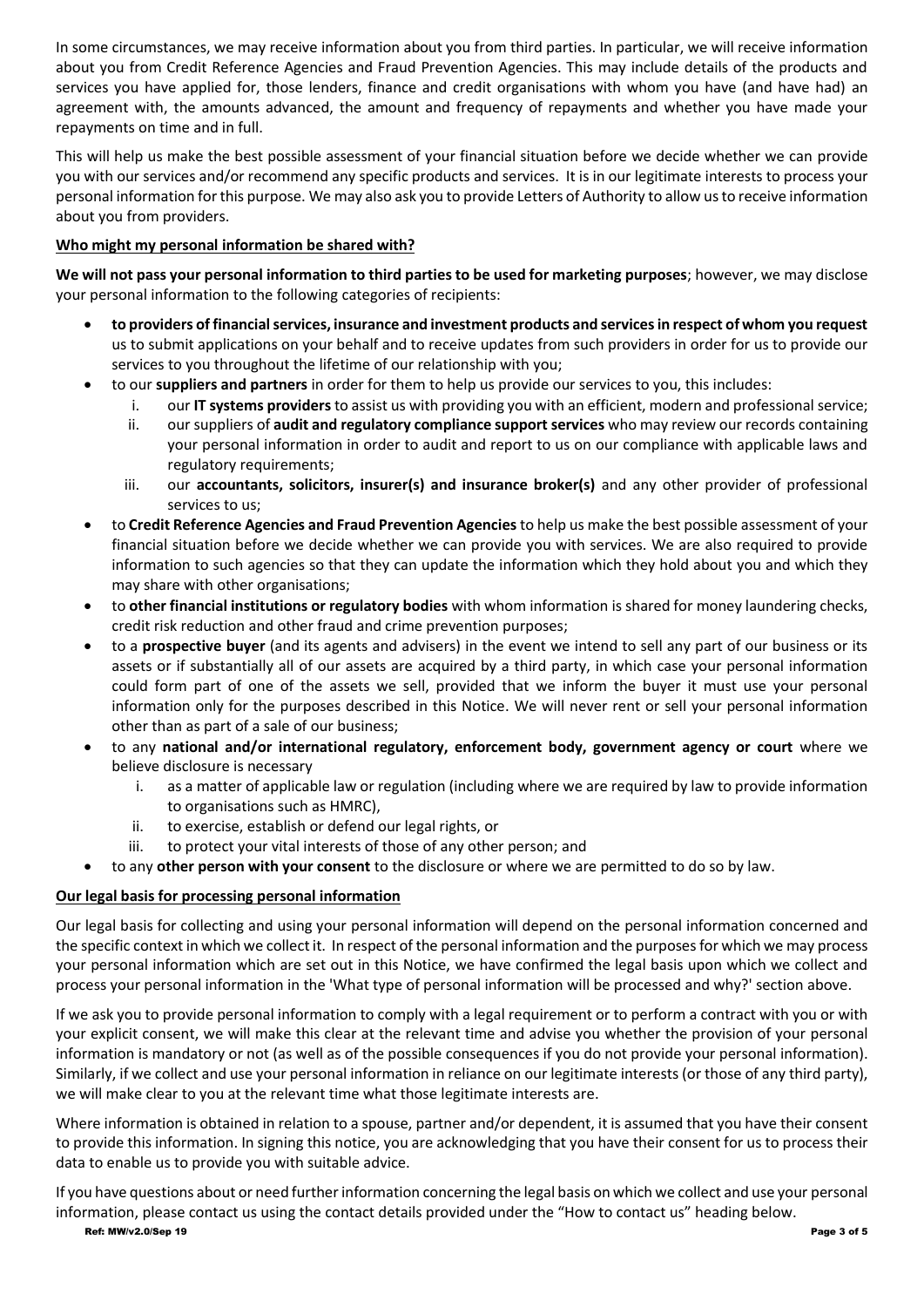## **Your data protection rights**

You have the following data protection rights:

- If you wish to **access, correct, update or request deletion** of your personal information, you can do so at any time by contacting us using the contact details provided under the *"How to contact us"* heading below;
- In addition, you can **object to processing** of your personal information, ask us to **restrict processing** of your personal information or **request portability** of your personal information. Again, you can exercise these rights by contacting us using the contact details provided under the *"How to contact us"* heading below.
- You have the right to **opt-out of marketing communications** we send you at any time. To opt-out, please contact us using the contact details provided under the *"How to contact us"* heading below.
- Similarly, if we have collected and process your personal information with your consent, then you can **withdraw your consent** at any time. Withdrawing your consent will not affect the lawfulness of any processing we conducted prior to your withdrawal, nor will it affect processing of your personal information conducted in reliance on lawful processing grounds other than consent. For specific information about our processing of your sensitive category personal data with your consent, please see the *"Your consent to us processing your special category personal data"*  heading below.
- You have the **right to complain to a data protection authority** about our collection and use of your personal information. For more information, please contact your local data protection authority. (Contact details for data protection authorities in the European Economic Area, Switzerland and certain non-European countries (including the US and Canada) are available at [http://ec.europa.eu/justice/data-protection/article-29/structure/data](http://ec.europa.eu/justice/data-protection/article-29/structure/data-protection-authorities/index_en.htm)[protection-authorities/index\\_en.htm](http://ec.europa.eu/justice/data-protection/article-29/structure/data-protection-authorities/index_en.htm)

We respond to all requests we receive from individuals wishing to exercise their data protection rights in accordance with applicable data protection laws.

## **Data retention**

We retain personal information we collect from you where we have an ongoing legitimate need to do so, for example:

- to provide you with a product or service you have requested us to provide,
- to perform our contractual obligations to you;
- to comply with applicable legal, tax or accounting requirements;
- to defend or manage any claims or complaints between us, you and any relevant third party including taking legal advice in respect of such claims in order to establish, exercise or defend our legal rights or such claims. This would include complaints and claims which you may bring against us or which are submitted to a court, regulatory authority or ombudsman.

When we have no ongoing legitimate need to process your personal information, we will either delete or anonymise it. If this is not possible (for example, because your personal information has been stored in backup archives or it is required to comply with legal requirements), then we will securely store your personal information and isolate it from any further processing until deletion is possible.

### **Updates to this Notice**

We may change or update this Notice in order to maintain our compliance with applicable law and regulation or following an update to our internal practices. When we update our Notice, we will take appropriate measures to inform you, consistent with the significance of the changes we make.

### **How to contact us**

If you would like to contact us in relation to this Notice or if you have any other questions in respect of our processing of your personal information, please contact the Data Protection Officer using the following details:

- Post Metis Wealth Ltd, Brooklands Barn, Rocky Lane, Haywards Heath, West Sussex, RH16 4RR
	- Phone 0345 450 5670
- Email enquiries@metiswealth.co.uk